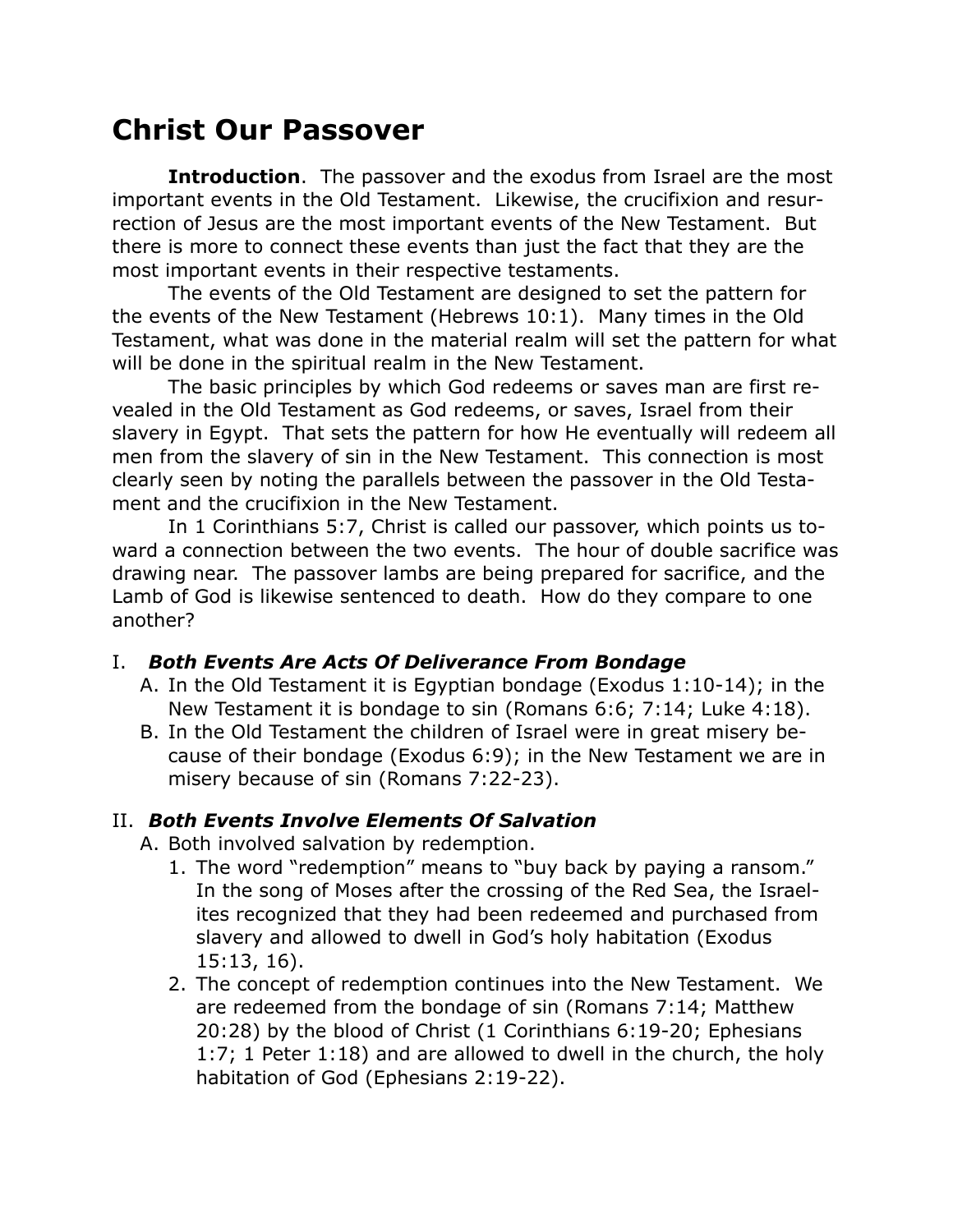- B. Both involved salvation by grace.
	- 1. The Israelites had done nothing to deserve rescuing from the land of Egypt (Exodus 15:13). God brought them out by His mercy as a part of His plan to bring all men to Christ.
	- 2. We have done nothing to deserve rescuing from sin. God has brought us out by His mercy for the purpose of bringing men to Christ (Ephesians 2:8-10; Titus 3:5).
- C. Both involved salvation by faith.
	- 1. The Israelites had to believe in what was done for them (Exodus 14:22).
	- 2. We must also believe in the sacrifice offered for us (Romans 3:21-25; 5:1-2).
- D. Both involved salvation by obedience.
	- 1. Faith was not enough. The Israelites had to act in obedience upon their faith (Exodus 12:26-28).
	- 2. We must also act upon our faith and let it bring forth the fruit of obedience (Romans 1:5; 16:25-26; James 2:17, 24).

## III. *Both Events Require The Sacrifice Of A Perfect Lamb*

- A. In the Old Testament it was a literal lamb (Exodus 12:3); in the New Testament Christ Himself is the lamb (Isaiah 53:7; John 1:29; Revelation 5:6-12). Sins can only be forgiven by the shedding of blood (Hebrews 9:22; Leviticus 17:11); however, the blood of bulls and goats could not take away sin (Hebrews 10:4).
- B. In the Old Testament the lamb was physically perfect which meant that it had no broken bones, spots, etc. (Exodus 12:5); in the New Testament Jesus is spiritually perfect which meant that He had no sin (1 Peter 1:19; 2:22).
- C. In the Old Testament the blood was applied to the door posts and the lintels (Exodus 12:7); in the New Testament the blood is applied to the believer (Hebrews 9:13-14).

### IV. *Both Events Involve A Commemorative Meal*

- A. In the Old Testament the sacrificial lamb was killed and eaten (Exodus 12:8-10); in the New Testament we symbolically partake of the body and the blood of Jesus in the Lord's supper (1 Corinthians 11:23-25).
- B. In the Old Testament the meal was eaten once a year at the passover as a permanent memorial for the Israelites (Exodus 12:14). After it was eaten in Egypt, it was eaten again the second year (Numbers 9:1-5), but then it was not eaten again until the Israelites entered Canaan (Exodus 12:25; 13:5; Joshua 5:10). In the New Testament the Lord's supper is eaten every first day of the week until the Lord comes again (Acts 20:7; 1 Corinthians 11:26).